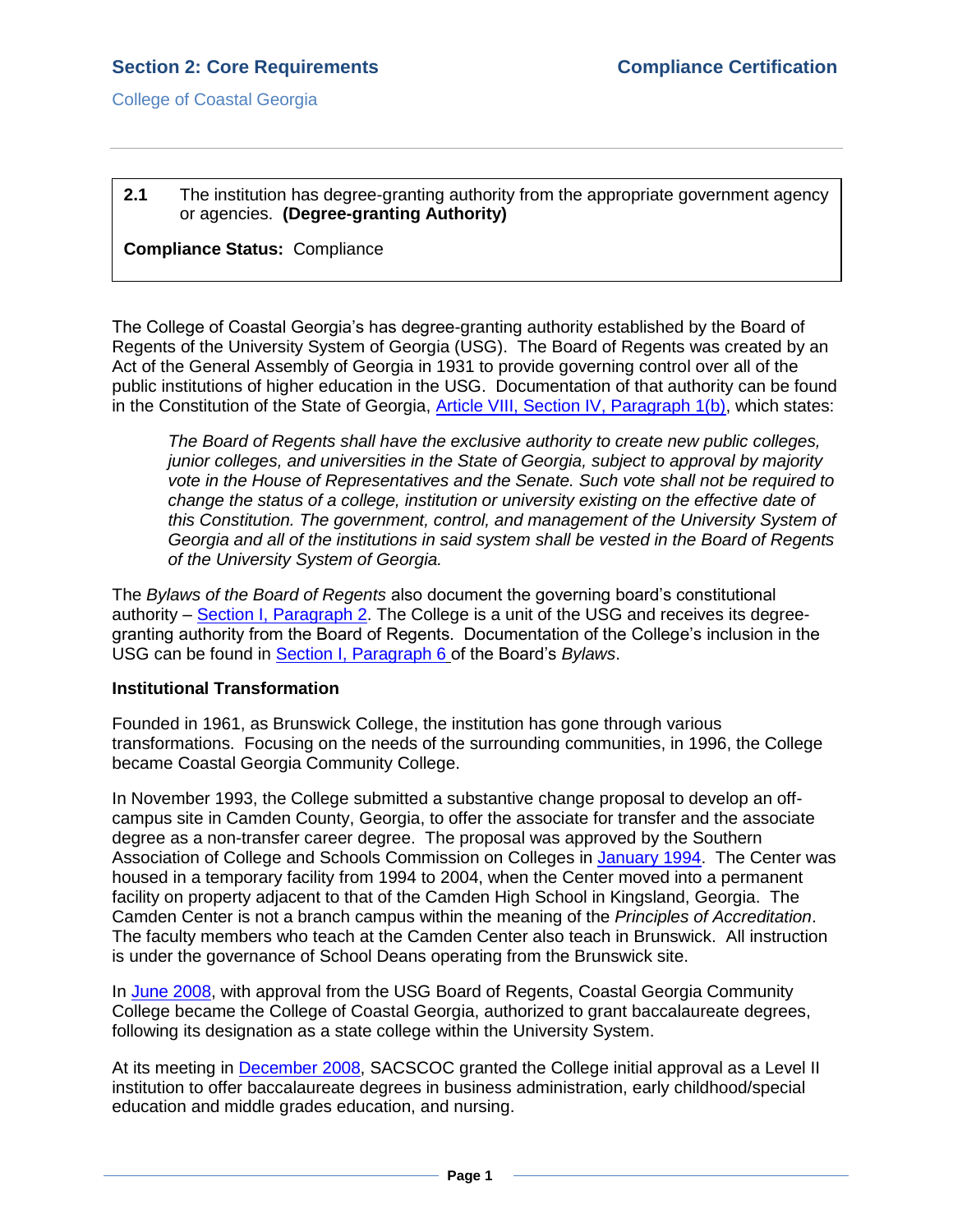College of Coastal Georgia

In [March 2009,](2.1.gUSGBORmar2009discontinuetech.pdf#page=1) as part of the transition to state college status, the College sought and received approval from SACSCOC to discontinue the technical college programs effective July 1, 2009.

With the College's change in institutional status, moving from two-year to four-year, a new mission statement – representing the core principles of an access institution while incorporating goals to become a destination institution with strong scholarship, worthwhile community linkages and exemplary student development – was developed and approved by the USG Board of Regents in [August 2009.](2.1.hUSGBORmeetingminutes082009.pdf#page=12)

In [April 2010,](2.1.iUSGBORApr2010meetingminutes.pdf#page=6) in an effort to continue its progress as a new state college, the USG Board of Regents approved the offering of baccalaureate degrees in biological sciences and health informatics; SACSCOC subsequently approved both degree programs in [August 2010.](2.1.jSACSCOCapprovalofbiosci&heainfor.pdf#page=1)

The SACSCOC substantive change review team visited the campus in February 2010 and had no "recommendations" for the College. At its June 2010 Board of Trustees meeting, the Commission on Colleges [reconfirmed](2.1.kSACSCOCjuly2010continuedaccreditation.pdf#page=1) the College as a Level II institution authorized to offer baccalaureate degrees.